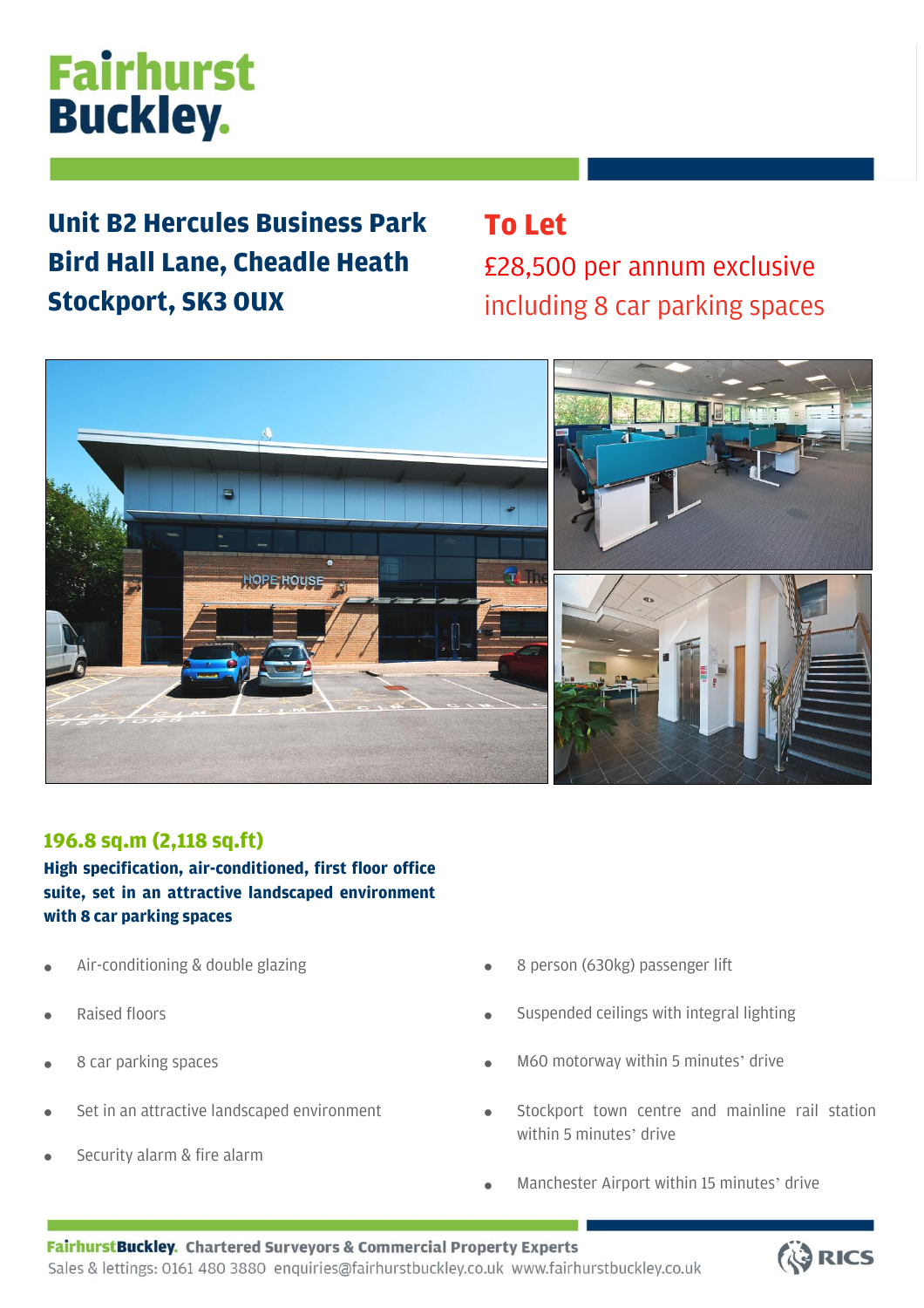#### **Location**

The property is located within an attractive landscaped environment, just off Bird Hall Lane, which is a very popular business location, being within only a five minutes' drive of junctions 1 and 2 of the M60 motorway and within 5 minutes' drive of Stockport town centre and its mainline rail link. Local amenities are provided in the centres of Cheadle and Cheadle Hulme, both of which are within 5 minutes' drive. Manchester Airport is within 15 minutes' drive. (SatNav: SK3 0UX)

#### **Description**

An air-conditioned, first floor office suite within a high specification, two storey, office property with part brickwork and part glazed elevations and a profile metal sheet roof covering. The office suite benefits from double glazed window units, good natural light, raised floors, suspended ceilings with integral lighting, passenger lift, air-conditioning and an impressive shared entranceway.

#### **Ground Floor**

Impressive shared reception foyer with passenger lift and broad stairway to the first floor.



#### **First Floor**

197.8 sq.m (2,118 sq.ft) net internal area, including a range of general and private office areas, server room and large dining/kitchen area with fitted wall and base units and sink unit.

In addition there is a landing area, toilet area with two wash basins, two WCs and electric hand dryer and a disabled toilet facility with WC, wash basin, electric hand dryer and shower cubicle with electric shower.

#### **Car Parking**

There are 8 allocated car parking spaces.

#### **Security**

There is a security alarm system (details to be confirmed).

#### **Services**

Available services include, electricity, water and drainage. The property is fitted with an air-conditioning installation and fire alarm system. An 8 person (630kg) passenger lift serves the first floor.

#### **Energy Performance**

Energy Performance Asset Rating C-61 (to be renewed). EPC available on request.



#### **Rateable Assessment**

Rateable Value: £ (to be reassessed as two floors) Business Rates Payable 2021/22: £ (to be reassessed) (The information should be verified and may be subject to transitional adjustments/supplements/relief).

#### **Lease Terms**

An effectively full repairing and insuring lease, for a term to be agreed, subject to rent reviews at 3 yearly intervals. (The lease will be formed excluding the security of tenure provisions of the Landlord & Tenant Act 1954).

#### **Rent**

£28,500 per annum exclusive, plus VAT (including 8 car parking spaces).



**Note:** Fairhurst Buckley for themselves and for the vendors or lessors of this property whose agents they are, give notice that: (1) the particulars are set out for the guidance only of intending purchasers or tenants, and do not constitute part of any offer or contract. (2) all details are given in good faith and are believed to be materially correct but any intending purchasers or tenants should not rely on them as statements of fact and must satisfy themselves as to the accuracy of each of them. (3) no person in the employ of Fairhurst Buckley has any authority to make representations or give any warranties in relation to this property.